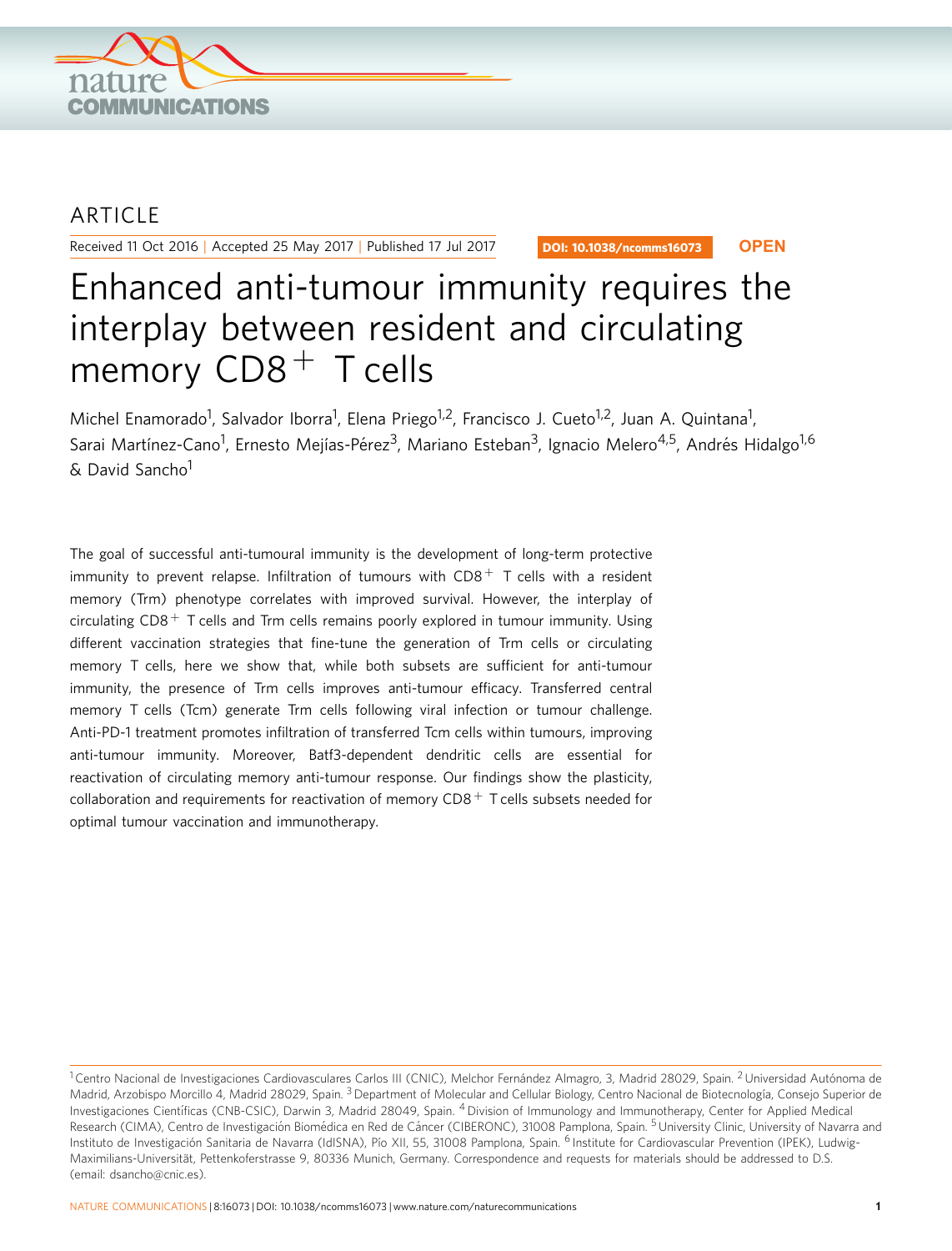eneration of optimal cancer immunotherapy involves induction of effective memory against the primary tumour able to prevent relapse metastases and recurrence. Circulating memory cells patrol the blood and include central memory T (Tcm) cells that retain the capacity to enter lymph nodes (LNs). Conversely, tissue-resident memory T (Trm) cells are confined to parenchymal non-lymphoid tissues $1-7$ . Trm are characterized by stable surface expression of CD69 and an enhanced effector ability that functionally provides a tissue-wide alert state against local reinfection $6-11$ .

In mice, cutaneous infection with recombinant vaccinia virus (rVACV) generates circulating memory  $CD8<sup>+</sup>$  T cells and skin Trm cells, whereas i.p. infection does not generate skin Trm  $cells<sup>12</sup>$ . Infected parabiotic mice with skin Trm cells are more resistant to a rechallenge dermal infection than their circulation-sharing partners lacking Trm cells<sup>12</sup>. Optimal generation of Trm cells requires Batf3-dependent dendritic cells (DCs) during priming following VACV infection<sup>13</sup>. Batf3<sup>-/-</sup> mice show impaired immunity against syngeneic fibrosarcomas with marked intrinsic immunogenicity<sup>14</sup>. Tumour infiltration by  $CD103 + B$ atf3-dependent DCs  $correlates$  with tumour regression<sup>[15](#page-9-0)</sup> and favours T-cell infiltration in mouse models of melanoma $^{16}$  $^{16}$  $^{16}$ . CD103<sup>+</sup> DCs mediate antigen capture within the tumour and cross-prime tumour-specific  $CD8 + T$  cells, whose therapeutic effects can be amplified by immunostimulatory antibodies $17,18$ .

The interplay between circulating  $CD8<sup>+</sup>$  T cells and Trm cells in anti-tumour immunity is largely unexplored. Previous studies in human cancer show that the infiltration of tumours by T cells with a Trm cell-like phenotype correlates with improved overall survival in early stage non-small-cell lung carcinoma, pulmonary squamous cell carcinoma and high-grade serous epithelial ovarian cancer[19–21.](#page-9-0) In addition, recent results suggest that vaccination routes that promote generation of Trm cells could be more effective for anti-tumour response<sup>[22,23](#page-9-0)</sup>. These findings prompted us to analyse the relative contribution and plasticity of circulating memory  $CDS + T$  cells and Trm cells in a model of anti-tumour vaccination.

In the present study, we demonstrate that circulating  $CD8 + T$ cells and Trm cells cooperate in anti-tumour immunity. The circulating memory compartment retains enough degree of plasticity to become cells with a Trm phenotype within the grafted tumour and reside in the skin after tumour elimination. Immunotherapy with anti-PD-1 synergizes with transfer of tumour-specific Tcm cells, increasing  $\overline{CD}8$ <sup>+</sup> T-cell infiltration of tumours. In addition, Batf3-dependent DCs are crucial for reactivation of circulating  $CD8<sup>+</sup>$  T-cell memory, inducing antitumour immunity. Knowledge on the generation of optimal memory against tumour antigens is essential for improved cancer immunotherapy.

#### Results

Trm and circulating memory promote anti-tumour response. To investigate the potential interplay between circulating memory and Trm  $CD8$ <sup>+</sup> T cells in anti-tumour immunity we first infected mice with rVACV-OVA by different routes and measured circulating and resident memory at 30 d.p.i. Frequencies of endogenous OVA-specific circulating memory T cells were similar regardless the infection route ([Fig. 1a](#page-2-0) and Supplementary Fig. 1a). Whereas intraperitoneal (i.p.) infection with rVACV-OVA was inefficient for the generation of Trm cells in the skin or the lung, skin scarification (s.s.) in the tail promoted Trm cells in the infection site and in a distant cutaneous site, and intranasal (i.n.) infection induced Trm cells in the lung [\(Fig. 1b–d](#page-2-0) and Supplementary Fig. 1b–d).

To address the contribution of circulating and Trm  $CD8<sup>+</sup>$  T cells to control tumour growth, mice were infected with rVACV-OVA by s.s. or i.p. and, after generation of resident and/or circulating memory from the endogenous repertoire 30 days later<sup>12</sup>, were inoculated intradermally  $(i.d.)$  with B16-OVA cells ([Fig. 2a\)](#page-2-0). We used the S1P antagonist FTY720 to block egress of T cells from LN into  $b$ lood<sup>[12](#page-9-0)</sup> and, in this way, limit the contribution of circulating memory T cells to the recall response. FTY720 administration at 30 days following rVACV-OVA i.p. or s.s. infection significantly reduced the presence of blood OVAspecific T circulating memory to the numbers observed in naive mice [\(Fig. 2b,c\)](#page-2-0). Circulating memory T cells generated by i.p. vaccination with rVACV-OVA were sufficient to delay B16-OVA melanoma growth and this effect was significantly impaired by administration of FTY720 just before tumour inoculation and during tumour growth [\(Fig. 2d](#page-2-0)), demonstrating that circulating memory T cells protect against tumour development. However, following s.s. with rVACV-OVA, FTY720 treatment failed to reverse the enhanced tumour rejection ([Fig. 2e](#page-2-0)), suggesting that Trm cells generated by this route are also sufficient for effective anti-tumour immunity. Thus, both circulating memory and Trm  $CD8<sup>+</sup>$  T cells are sufficient for anti-tumour immunity, resulting in delayed growth of B16-OVA-derived melanoma.

Trm improve anti-tumour immunity. To study the potential contribution of Trm cells to control melanoma growth in the presence of circulating memory T cells, we employed a parabiosis strategy with mice sharing circulating memory, but with only one of the parabionts bearing Trm [\(Fig. 3a\)](#page-3-0). Accordingly, mice were infected by s.s. with rVACV-OVA 30 days before surgical parabiosis with naive mice and, after allowing a further 30-day period to equilibrate circulating memory T cells ([Fig. 3b](#page-3-0)), parabiont mice were separated, allowed to recover and injected i.d. with B16- OVA cells. When compared with tumour-challenged naive mice, both infected or uninfected parabionts were significantly protected ([Fig. 3c,d](#page-3-0)). However, when compared with uninfected partners that shared circulating memory T cells, detectable tumour onset was delayed in infected parabionts containing Trm cells ([Fig. 3c](#page-3-0)). The delayed tumour incidence in infected parabionts containing Trm cells also resulted in significantly reduced tumour growth ([Fig. 3d\)](#page-3-0). Thus, the presence of Trm cells together with circulating memory T cells improves anti-tumour immunity in contrast to an environment containing only circulating memory  $CD8$ <sup>+</sup> T cells.

Plasticity of Tcm to become Trm upon viral challenge. Next, we investigated the potential plasticity of circulating memory  $CD8$ <sup>+</sup> T cells to produce Trm cells. Naive OT-I (CD44<sup>lo</sup>CD62L<sup>hi</sup>) cells are plastic and can become both circulating and skin-resident memory T cells upon transfer to mice subsequently infected in the skin with rVACV-OVA to favour Trm cell differentia- $\chi$  tion<sup>13,24</sup>. Mice transferred with naive OT-I cells and challenged i.d. with rVACV-OVA were used as source for OT-I Tcm cells 30 d.p.i. [\(Fig. 4a](#page-4-0)). Using naive OT-I cells as a positive control, we tested whether transfer of OT-I Tcm cells (CD44hi CD62Lhi) could generate Trm cells in the skin 30 days or 60 days after infection i.d. with rVACV-OVA along with Tcm or naive OT-I transfer ([Fig. 4a\)](#page-4-0). Notably, Tcm cells generated Trm cells, defined as OT-I T cells in the skin 30 days or 60 days after viral infection and OT-I Tcm cell transfer, albeit with a lower efficiency than naive T cells [\(Fig. 4b,c\)](#page-4-0). The majority of skin OT-I Trm cells derived from transferred OT-I Tcm cells showed stable CD69 expression with 50% of them co-expressing CD103 [\(Fig. 4d](#page-4-0)), which is consistent with previous results $12,13$ .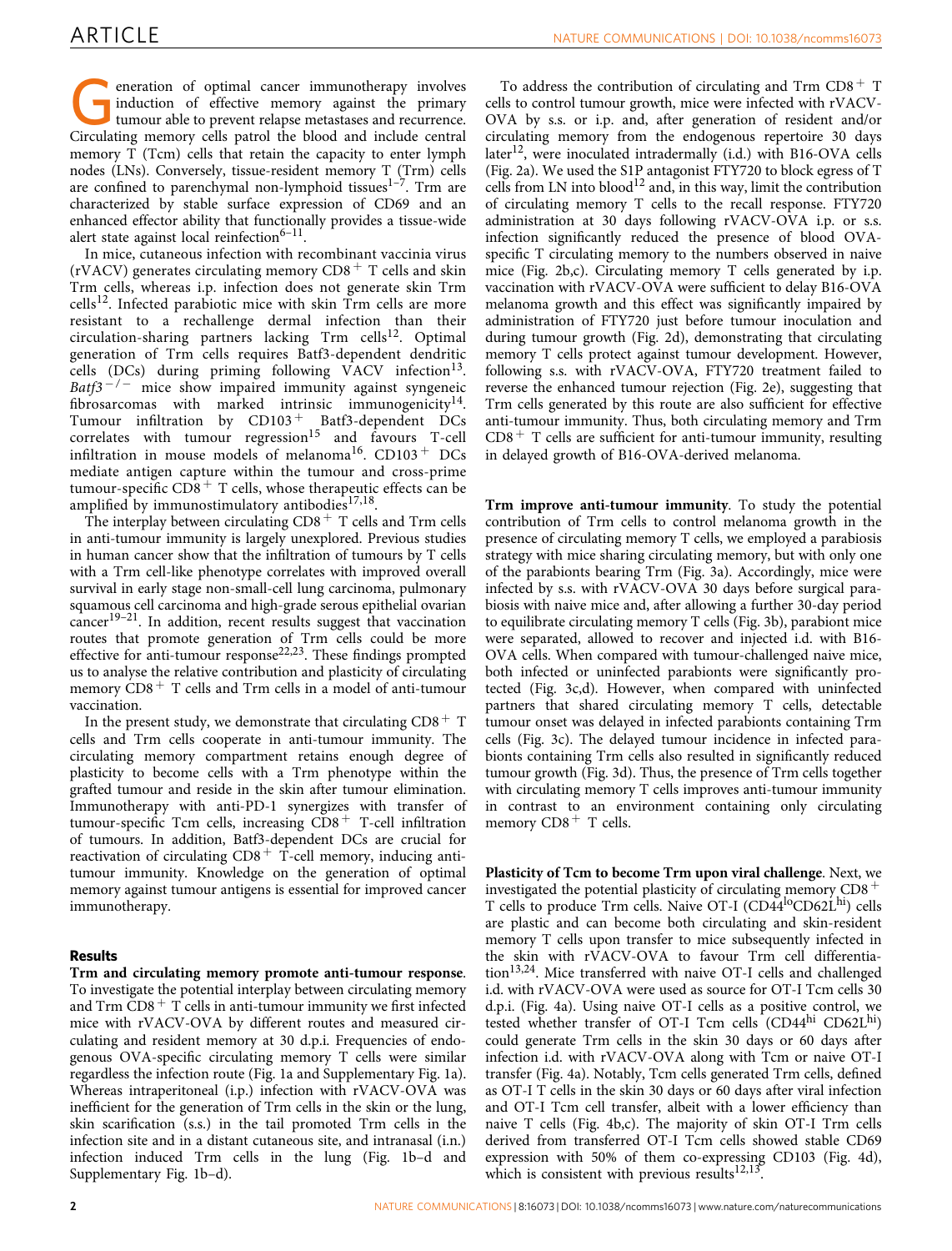<span id="page-2-0"></span>

Figure 1 | Generation of Trm cells after different routes of rVACV-OVA infection. (a) Frequency of endogenous OVA-specific circulating memory CD8+ T cells in the draining LN (dLN) 30 days after i.p.  $(5 \times 10^4$  p.f.u.), s.s.  $(2 \times 10^6$  p.f.u.) or i.n.  $(5 \times 10^4$  p.f.u.) infection with rVACV-OVA. (b-d) Frequency (top) and numbers (bottom) of endogenous OVA-specific Trm cells in the tail (b) and in the ear (c) 30 days after s.s. in the tail, and in the lung (d) 30 days after i.n. infection with rVACV-OVA. (a-d) Pool of two independent experiments represented as individual data and mean ± s.e.m. ( $n=4$ -5 per group). NS, not significant, \*\*\* $P < 0.001$ ; \*\* $P < 0.01$ ; \* $P < 0.05$  by one-way ANOVA, with Bonferroni post-hoc test.



Figure 2 | Resident and circulating memory CD8<sup>+</sup> T cells are sufficient for anti-tumour immunity. (a) Scheme for FTY720 administration. Mice were s.s. or i.p. vaccinated with rVACV-OVA. Starting at day 30, mice were treated i.p. with 50 µg FTY720 every 4 days. At day 32, mice were inoculated (i.d.) with B16-OVA (10<sup>6</sup> cells) in the flank. (b,c) Absolute numbers of CD8<sup>+</sup>CD44<sup>+</sup>KbOVA<sup>+</sup> circulating memory T cells in the blood 32 d.p.i. and treated or not with FTY720 at day 30. (d,e) B16-OVA growth curve plotted as tumour size (mm<sup>3</sup>) over time. Simultaneous experiments compared to the same control mice. Pool of two independent experiments represented as individual data and mean ± s.e.m. (b,c) and as tumour size mean ± s.e.m. (d,e) ( $n = 5-6$  per control group and 7-8 per vaccinated group). NS, not significant, \*\*\* $P$ <0.001 by one-way ANOVA (b,c), and two-way ANOVA (d,e) with Bonferroni post-hoc test.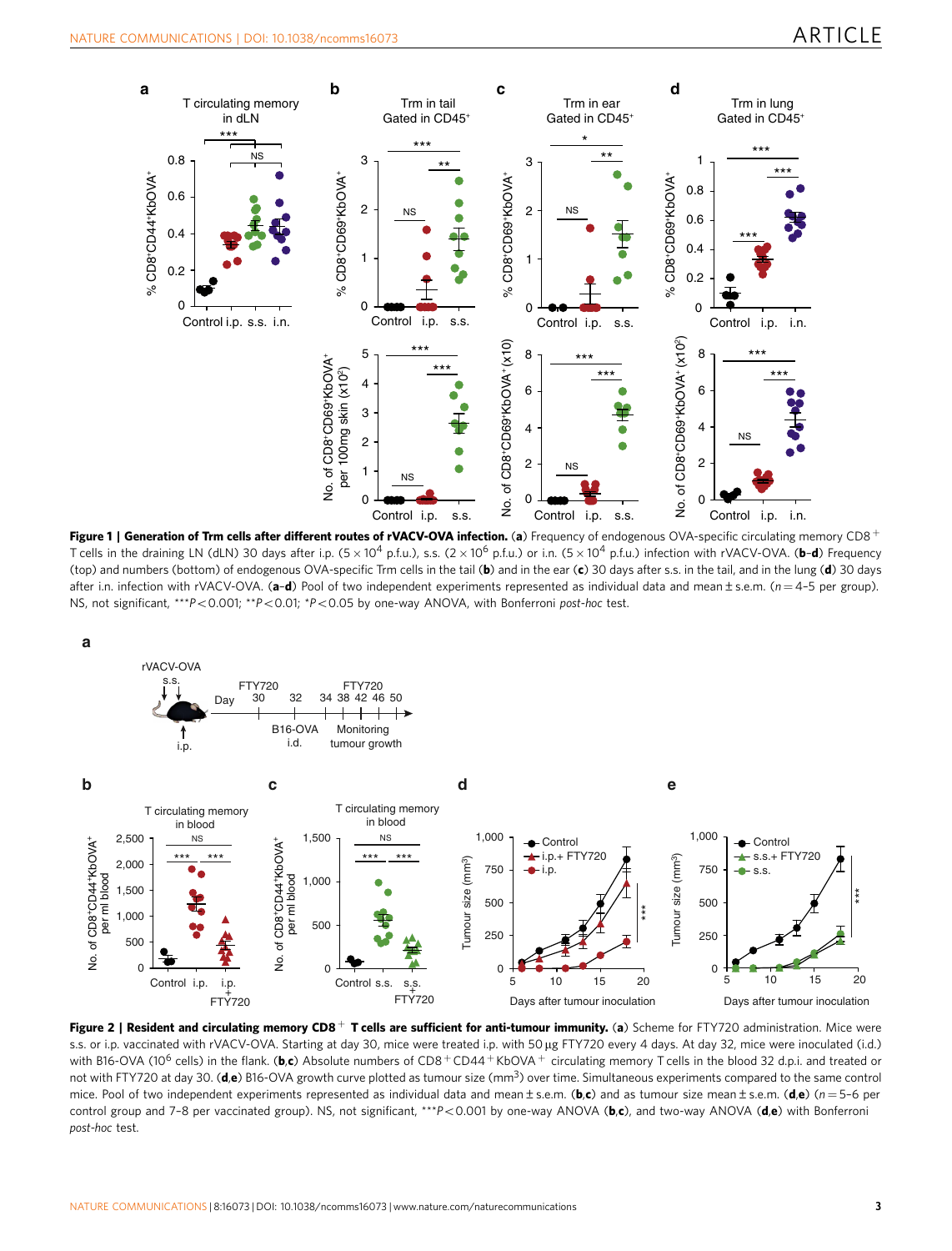<span id="page-3-0"></span>

Figure 3 | Trm cells improve circulating memory-mediated immunity to melanoma. (a) Scheme for parabiosis strategy. Mice were s.s. and i.d. vaccinated with rVACV-OVA. After 30 days, vaccinated mice were each surgically joined with a naive mouse. Thirty days after surgery, parabiotic pairs were separated and allowed to recover for 30 days before i.d. inoculation of B16-OVA (10<sup>6</sup> cells) in the flank. (b) Frequency (top) and absolute numbers (bottom) of  $CD8 + CD44 + KbOVA +$  circulating memory T cells in the blood after parabiosis and before tumour inoculation. (c) Tumour incidence represented as the frequency of detectable tumours incidence over time. The dashed line indicates 50% of tumour incidence. (d) Tumour growth curve plotted as tumour size (mm<sup>3</sup>) over time. Pool of two independent experiments represented as individual data and mean  $\pm$  s.e.m. (b), as percentages (c) and as tumour size mean  $\pm$  s.e.m. (d) ( $n = 5$ -6 per control group and 8-9 per vaccinated group). NS, not significant, \*\*\*P<0.001; \*\*P<0.01 by two-tailed unpaired Student's ttest (b), Cox mixed model (c) and two-way ANOVA (d) with Bonferroni post-hoc test.

To functionally demonstrate that OT-I Trm cells derived from Tcm cells following viral infection were truly resident, we tested their ability to migrate via blood or lymph once they were established [\(Fig. 4e\)](#page-4-0). Mice were transferred with OT-I Tcm cells one day before infection with rVACV-OVA. After 30 d.p.i., surgical parabiosis of infected and naive mice was performed, leaving 30 days to equilibrate circulating memory compartments. Infected and non-infected parabionts were subsequently analysed for the presence of OT-I circulating memory cells in the spleen ([Fig. 4f\)](#page-4-0) and Trm cells in the ear ([Fig. 4g,h\)](#page-4-0). Only the infected parabionts exhibited OT-I Trm cells in the ear skin, functionally demonstrating that Trm derived from Tcm cells are unable to migrate via blood or lymph.

Tcm give rise to Trm cells upon tumour inoculation. To analyse whether Tcm cell plasticity to generate Trm cells is also found in the tumour setting, OT-I Tcm cells were transferred to recipient mice that were subsequently inoculated i.d. with B16-OVA cells or injected subcutaneously (s.c.) with MC38-OVA [\(Fig. 5a\)](#page-5-0). Following 20 days of B16-OVA tumour development, OT-I cells with a Trm cell-like phenotype, with most OT-I T cells expressing CD69 and 50% of them co-expressing CD103, were found in the tumour mass [\(Fig. 5b–d\)](#page-5-0). In addition, since Tcm transfer resulted in elimination of MC38-OVA ([Fig. 5e\)](#page-5-0), we analysed the presence of Trm cells in the skin that was in the proximity of the rejected tumour. Skin OT-I Trm cells expressing CD69 and CD103 were found 20 days and 45 days after tumour inoculation [\(Fig. 5f,g](#page-5-0) and Supplementary Fig. 2a,b). These data support the notion that Tcm retain potential to generate Trm cells upon tumour challenge. Such plasticity also contributes to explain that circulating memory T cells are sufficient for anti-tumour immunity.

Anti-PD-1 boosts Trm cells in the tumour after Tcm transfer. Next, we wondered whether anti-PD-1 would synergize with Tcm cell transfer for improved tumour immunotherapy. Indeed, Tcm cells in the tumour draining LN and, particularly, Trm-like cells infiltrating B16-OVA or MC38-OVA grafted tumours showed

high PD-1 expression [\(Fig. 6a,b](#page-6-0) and Supplementary Fig. 3a,b), suggesting that their function could be enhanced by PD-1 blockade. We thus administered anti-PD-1 antibody concomitantly to Tcm transfer in a tumour therapy setting [\(Fig. 6c](#page-6-0)). The combination of Tcm and anti-PD-1 delayed the development of i.d. B16-OVA tumour [\(Fig. 6d](#page-6-0)) and s.c. MC38-OVA tumour ([Fig. 6e](#page-6-0)) when compared to the treatment with Tcm cells alone. Notably, tumour-infiltrating lymphocytes with a Trm phenotype were increased in numbers and frequencies within  $CD45<sup>+</sup>$  cells more than tenfold in average upon anti-PD-1 treatment in both tumour settings ([Fig. 6f,g](#page-6-0) and Supplementary Fig. 3c). In contrast, anti-PD-1 treatment did not affect the numbers or frequencies of OT-I Tcm cells in LNs draining B16-OVA (Supplementary Fig. 3d) or MC38-OVA (Supplementary Fig. 3e) tumours. These data show that anti-PD-1 treatment increases Trm-like tumour cell infiltrate and improves anti-tumour immunity following adoptive immunotherapy with Tcm cells.

Anti-tumour memory response is impaired in  $Batf3^{-/-}$  mice. The generation of Trm cells but not circulating memory T cells by VACV infection is dependent on Batf3-dependent cross-presenting  $DCs<sup>13</sup>$ . Consistent with this, we found that generation of endogenous repertoire OVA-specific Trm cells induced by s.s. with rVACV-OVA ([Fig. 7a,b](#page-7-0)), but not circulating memory CD8<sup>+</sup> T cells [\(Fig. 7c\)](#page-7-0), was impaired in Batf3<sup>-/-</sup> mice. We therefore hypothesized that impaired Trm cell generation in Batf3<sup>-/-</sup> mice could lead to a defective anti-tumour response. We found that Batf3 significantly contributed to anti-tumour immunity following s.s. of mice with rVACV-OVA [\(Fig. 7d](#page-7-0)). Batf3 was also required for effective anti-tumour response after i.n. infection with rVACV-OVA and subsequent intravenous (i.v.) challenge with B16-OVA cells ([Fig. 7e\)](#page-7-0). These results supported our initial hypothesis, as both s.s. and i.n. routes of infection generate Trm cells. However, Batf3 was also required to control tumour growth following routes that do not produce Trm, such as i.p. infection with rVACV-OVA and i.d. challenge with B16-OVA cells ([Fig. 7f\)](#page-7-0) or following i.p. infection with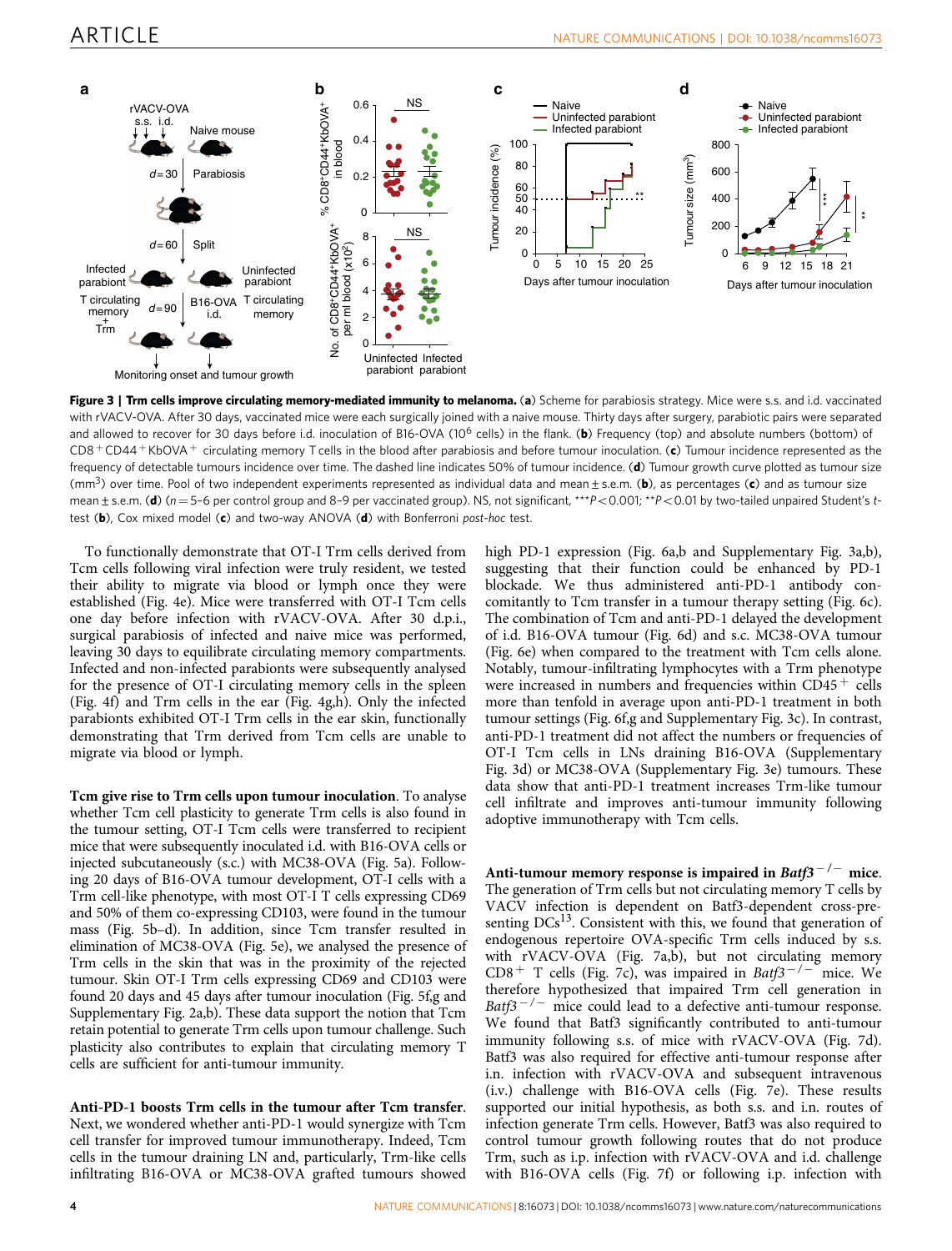<span id="page-4-0"></span>

Figure 4 | Plasticity of central memory T cells to become Trm cells upon viral infection. (a) Scheme for testing Tcm cells plasticity. For generation of Tcm cells, mice were transferred with OT-I CD45.1<sup>+</sup> T cells (1-3  $\times$  10<sup>5</sup> cells) and subsequently i.d. infected with rVACV-OVA (5  $\times$  10<sup>4</sup> p.f.u.) in the ear. After 30 days, Tcm cells were sorted and transferred as indicated. ( $b-d$ ) Mice were transferred with naive OT-I CD45.1 + Tcells or OT-I CD45.1 + Tcm cells one day before i.d. challenge with rVACV-OVA in the ear. (b) Representative FACS dot-plots showing OT-I cells in the CD45+ population in the ear at the indicated days p.i. (c) Frequency within CD45<sup>+</sup> cells (left) and absolute numbers (right) of CD69<sup>+</sup> CD8<sup>+</sup> T cells in the ear at the indicated day p.i.

(d) Representative FACS dot-plots (left) and frequency (right) of Trm expression markers in OT-I cells 30 d.p.i. (e) Scheme showing the parabiosis strategy. Mice were transferred with OT-I CD45.1<sup>+</sup> Tcm cells before i.d. ear infection with the rVACV-OVA. After 30 days, transferred and vaccinated mice were each surgically joined with a naive mouse. Thirty days after surgery, the ears of parabiont pairs were analysed for Trm detection by FACS. (f) Frequency (top) and absolute numbers (bottom) of  $CD8 + CD44 + KboVA +$  circulating memory T cells in the spleen after 30 days of parabiosis. (g) Representative FACS dot-plots for OT-I cells identification in CD45+ population in the ear (left top, infected parabiont; left bottom, uninfected parabiont) with a Trm phenotype (right, infected parabiont). (h) Frequency (top) and absolute number (bottom) of CD69+CD8+ T cells in the ear of the indicated parabiont. Pool of two independent experiments represented as mean ± s.e.m. (c) (n = 5-6 per group), as individual data and mean ± s.e.m. (d,f,h) (n = 5-6 per group). NS, not significant, \*\*\*P<0.001; \*\*P<0.01; \*P<0.05 by two-tailed unpaired Student's t-test (c,d,f) and two-tailed nonparametric Mann-Whitney test (h).

rVACV-OVA and i.v. challenge with B16-OVA cells ([Fig. 7g](#page-7-0)). Collectively these results demonstrate that Batf3-dependent DCs contribute to the anti-tumour  $CD8<sup>+</sup>$  T-cell memory response independently of their role in the generation of Trm cells.

Reactivation of Tcm cells is mediated by Batf3-dependent DCs. We next examined the possible mechanisms underlying the crucial need for Batf3-dependent DCs in anti-tumour memory response. To rule out the possibility that circulating memory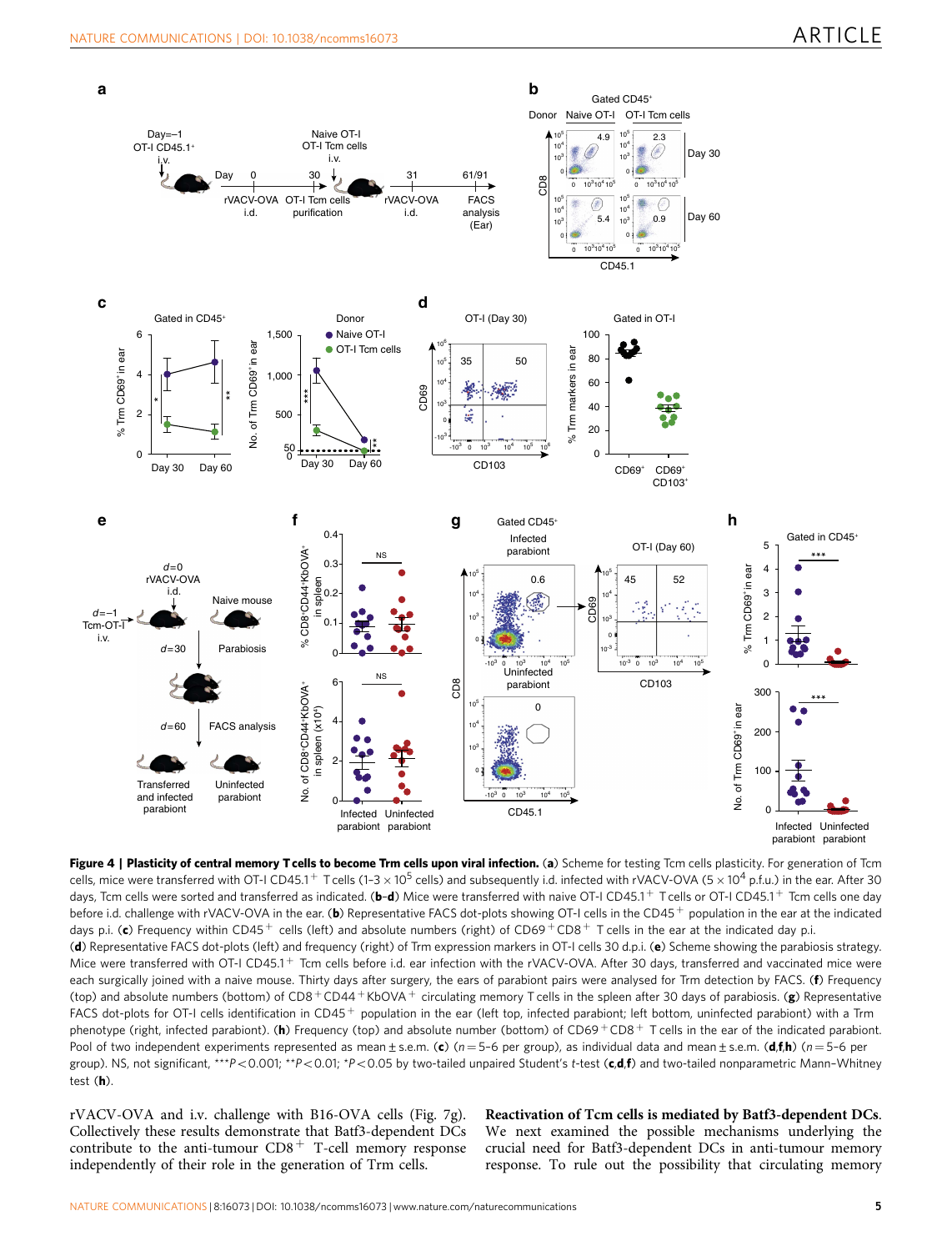<span id="page-5-0"></span>

Figure 5 | Central memory T cells give rise to Trm cells after tumour inoculation. (a) Scheme for testing Tcm cells plasticity. For Tcm cells generation, mice were transferred with OT-I CD45.1<sup>+</sup> T cells (1–3 × 10<sup>5</sup> cells) and subsequently i.d. infected with rVACV-OVA (5 × 10<sup>4</sup> p.f.u.) in the ear. After 30 days, Tcm cells were sorted and used for transfer. Mice were transferred with OT-I CD45.1<sup>+</sup> Tcm cells 1 day before i.d. injection with B16-OVA (b-d) or s.c. injection with MC38-OVA (e-g) in the flank. (b) Frequency (left) and absolute numbers (right) of OT-I cells in B16-OVA-derived cell suspensions with the indicated phenotype in tumour-bearing mice for 23 days. (c) Representative FACS dot-plots for OT-I identification (left) and Trm expression markers (right). (d) Frequency of Trm expression markers in OT-I cells in B16-OVA-bearing mice. (e) MC38-OVA growth curve plotted as individual tumour size (mm<sup>3</sup>) over time in control mice (top) and in mice treated with Tcm the day before tumour inoculation (bottom). Frequency (top) and absolute numbers (bottom) of OT-I cells in skin-derived cell suspensions with the indicated phenotype, in MC38-OVA-free mice after 20 days (f) and 45 days (g) of tumour inoculation. Pool of three (b,d) and two (e-g) independent experiments represented as individual data and mean  $\pm$  s.e.m. (b,d,f,g) (n = 3-5 per group) and as growth curve of individual tumours (e)  $(n = 5$  and 11 per control group and  $n = 10$  and 7 per Tcm transferred group).

 $CDS + T$  cells raised in Batf3<sup>-/-</sup> mice were not functional for anti-tumour immunity, we i.d. infected WT and  $Batf3^{-/-}$  mice with rVACV-OVA following OT-I cells transfer, and then transferred purified OT-I Tcm cells to WT recipients [\(Fig. 8a](#page-8-0)). Following i.d. challenge with B16-OVA cells, Tcm cell transfer was equally effective in delaying tumour growth irrespective of whether they were generated in WT or in Batf3<sup>-/-</sup> mice ([Fig. 8b\)](#page-8-0). We thus hypothesized that recipient Batf3-deficient DCs would mediate inefficient reactivation of the transferred Tcm against the tumour. To test this, we generated OT-I Tcm cells in WT ([Fig. 8c](#page-8-0)) or Batf3<sup>-/-</sup> [\(Fig. 8d](#page-8-0)) donor mice and transferred them to WT or Batf3<sup>-/-</sup> recipient mice that were i.d. challenged with B16-OVA cells. Independently of the origin of Tcm cells, transfer to Batf $3^{-/-}$  recipients resulted in impaired anti-tumour immunity with respect to transfer to WT recipients [\(Fig. 8c,d](#page-8-0)).

These data demonstrate that Batf3-dependent DCs are requisite for reactivation of Tcm cells promoting anti-tumour immunity.

#### **Discussion**

Optimal tumour immunotherapy should generate a potent memory  $CD8<sup>+</sup>$  T cell to prevent local relapse and metastasis. Memory  $CD8<sup>+</sup>$  T cell can be either circulating or resident in the tissues (Trm) exhibiting different priming and differentiation requirements<sup>3,5,6,13</sup>. Circulating memory and Trm cells also show different effector behaviour<sup>[6](#page-9-0)</sup>, but their interplay in tumour immunity remains poorly characterized. In the present study, we demonstrate that circulating memory  $CD8^+$  T cells and Trm cells cooperate in anti-tumour immunity, with the circulating memory compartment retaining enough degree of plasticity to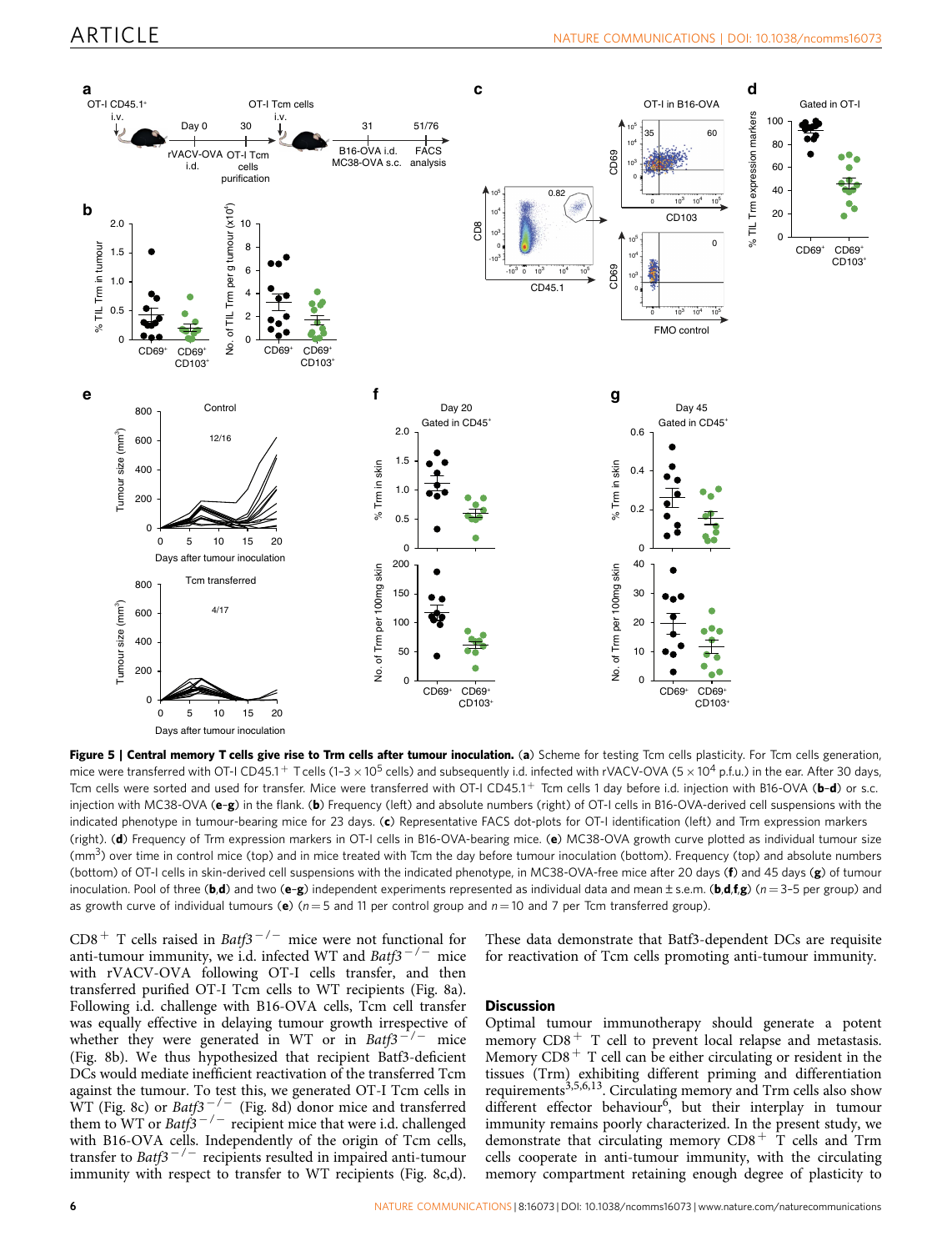<span id="page-6-0"></span>

Figure 6 | Anti-PD1 boosts Trm-like cells in the tumour after Tcm transfer. (a,b) Untreated mice or mice injected i.d. with B16-OVA (a) or s.c. with MC38-OVA (b) were transferred with OT-I Tcm cells. Expression of PD-1 in OT-I cells was analysed 7 days later in draining LNs (dLN) or tumours. (c) Mice were injected with the indicated tumours, transferred i.v. with OT-I CD45.1<sup>+</sup> Tcm cells, and treated with anti-PD-1. (d,e) tumour weight at the time of killing following B16-OVA (d) or MC38-OVA (e) inoculation. (fg) Frequency (top) and numbers (bottom) of OT-I CD69+ infiltrating B16-OVA (f) or MC38-OVA (g) tumours in mice treated as indicated (c). Pool of four (d) and three (a,b,e-g) independent experiments represented as individual points and mean  $\pm$  s.e.m. (a,b) (n = 2-3 per control group, 3-4 per tumour group), (d-g) (n = 3-5 per group). NS, not significant, \*\*\*P<0.001; \*\*P<0.01; \*P<0.05 by one-way ANOVA (a,b) with Bonferroni post-hoc test, two-tailed unpaired Student's t-test (f top) and two-tailed nonparametric Mann-Whitney test (d-f bottom, g).

become resident memory cells within the grafted tumour or in the proximal skin following tumour elimination. Notably, anti-PD-1 therapy synergizes to improve anti-tumour immunity following Tcm transfer. Moreover, Batf3-dependent DCs are crucial for reactivation of circulating  $CD8<sup>+</sup>$  T-cell memory for anti-tumour immunity.

Trm cells are generated following most viral infections affecting the skin or mucosae $<sup>6</sup>$  $<sup>6</sup>$  $<sup>6</sup>$  and are broadly distributed in</sup> tissues<sup>7</sup>. Trm cells respond faster to stimulation than circulating memory T cells, and they are equipped with a more potent effector response than their circulating counterparts<sup>11</sup>. Moreover, Trm cells provide superior protection upon viral reinfection in skin or mucosae and are sufficient to control viral reinfection in the presence of FTY720, which prevents the contribution of circulating memory T cells<sup>12</sup>. Our experiments using FTY720 showed that Trm were potentially sufficient for anti-tumour immunity. However, we also found that circulating memory  $CD8<sup>+</sup>$  T cells mediate effective anti-tumour immunity, in agreement with previous results<sup>25</sup>. Using a parabiosis strategy, we demonstrate that melanoma tumour growth is slower in mice containing both Trm and circulating memory T cells than in parabionts containing only circulating memory T cells, thus supporting the notion that resident and circulating memory subsets cooperate for enhanced anti-tumour immunity. The

differential kinetics in the effector response of resident and circulating memory subsets has been shown in other experimental settings, such as cutaneous hypersensitivity, where Trm mediate rapid responses, whereas circulating memory T cells mediate delayed hypersensitivity<sup>[26](#page-9-0)</sup>. Conceivably upon viral rechallenge, Trm cells trigger a local alarm state that promotes immunity<sup>9,10,27</sup>. Our data showing delayed tumour incidence and growth in the presence of Trm suggest that these cells could be particularly efficient in preventing metastasis.

The plasticity of Tcm cells to generate Trm cells had not been previously addressed. Tcm and Trm cells have a clonal origin, sharing TCR repertoires<sup>26</sup>, but display distinct priming requirements in the  $LN^{13}$ . Optimal generation of Trm cells following rVACV infection requires unique priming signals provided by Batf3-dependent DCs that favour T-bet expression and LN retention<sup>13</sup>. Subsequently, Trm cells migrate to the tissue, where the local microenvironment conditions Trm cells differentiation<sup>[6,7,28](#page-9-0)</sup>. Tcm cells exhibit more stem-like and proliferative capacities after re-exposure to antigen, whereas Trm cells have a higher effector capacity and trigger a local alarm state $8-10$ . We found that adoptive transfer of Tcm cells generates skin Trm cells upon rVACV infection. Moreover, following tumour challenge, transferred Tcm convert to cells with Trm phenotype within the tumour or in the proximal skin following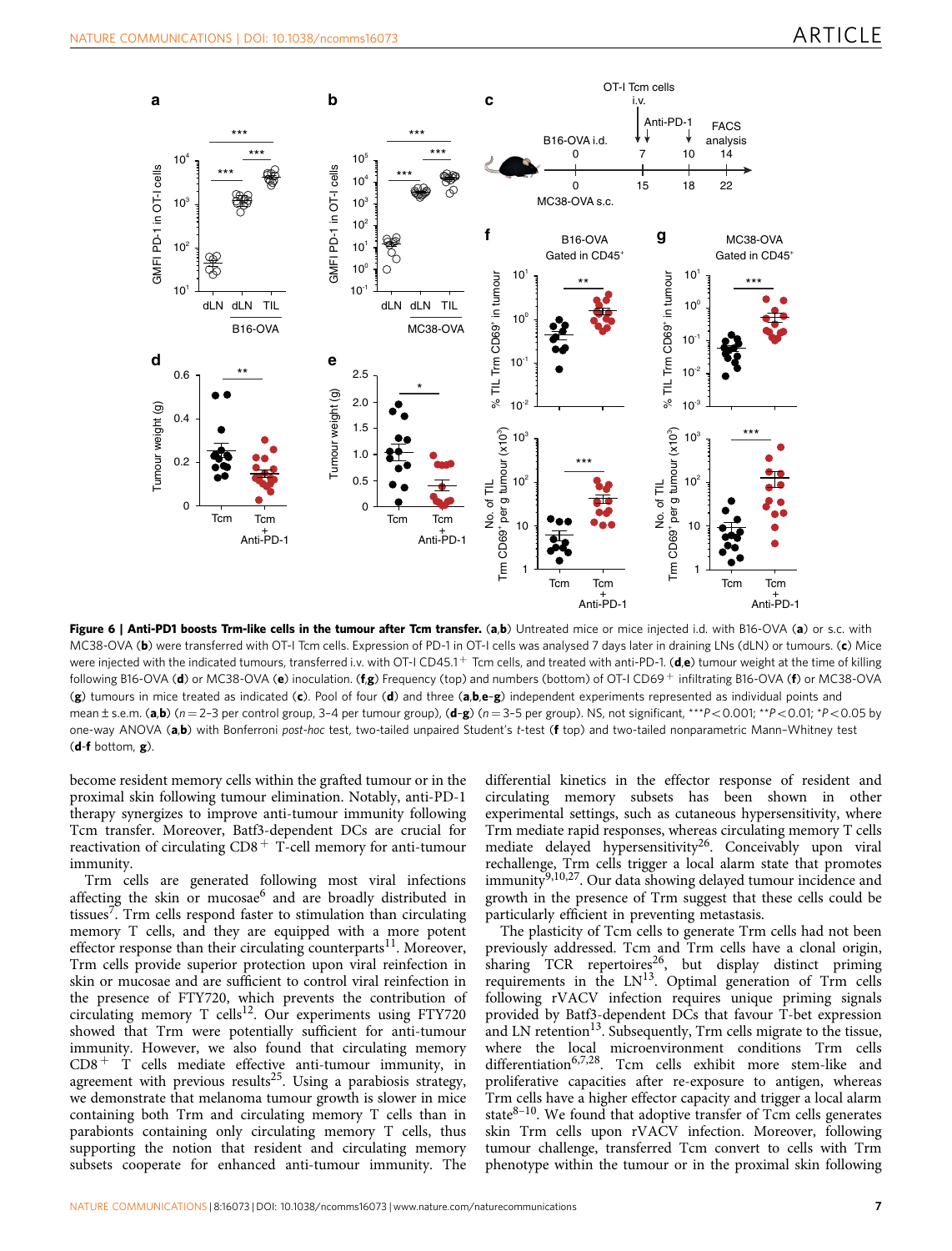<span id="page-7-0"></span>

Figure 7 | Anti-tumour memory response is impaired in Batf3<sup>-/-</sup> mice. (a-c) Frequency (left) and absolute numbers (right) of endogenous OVA-specific Trm cells in the tail (a) and in the ear (b), and frequency of Kb-OVA + circulating memory T cells in the draining LNs (dLN) (c) 30 days after s.s. infection with rVACV-OVA in the tail of WT and Batf3<sup>-/-</sup> mice. (**d-g**) WT and Batf3<sup>-/-</sup> mice were infected with rVACV-OVA by s.s. in the tail (d) i.n. (e) or i.p. (f,g). After 30 days, mice were i.d. inoculated with B16-OVA in the flank (d,f) and B16-OVA growth curve plotted as tumour size (mm<sup>3</sup>) over time (right). Alternatively, B16-OVA was injected i.v.  $(3 \times 10^5 \text{ cells})$  30 days later (e,g) and number of lung B16-OVA nodules after 20 days since intravenous tumour challenge (right). (g) Representative images of lung B16-OVA metastatic nodules (bottom left). Pool of two independent experiments represented as individual data and mean ± s.e.m. (a-c,e,g) (n = 5-7 per group) and as tumour size mean ± s.e.m. (d,f) (n = 6-8 per group). NS, not significant, \*\*\*P<0.001; \*P<0.05 by two-tailed unpaired Student's t-test (a-c), two-way ANOVA (d,f) and one-way ANOVA (e,g) with Bonferroni post-hoc test.

tumour rejection. The capacity to generate Trm cells subsets upon reinfection or tumour challenge supports at least partial stemness properties of Tcm cells, which do not convert into Trm under steady-state conditions in the absence of viral infection or tumour implantation<sup>12</sup>.

DCs are essential for anti-tumour immunity by adoptively transferred T cells, since transfer of preactivated OT-I cells to DC-depleted mice leads to impaired protection against tumour cells expressing OVA[15](#page-9-0). In the tumour context, recent studies show that Batf3-dependent  $CD103$ <sup>+</sup> DCs play a crucial role in anti-tumour immunity<sup>15-18,29</sup>. Batf3-dependent DCs crosspresent tumour antigens and generate a baseline anti-tumour response that can be potentiated by immunostimulating antibodies in synergy with expansion and activation of this DC subset using Flt3L and poly I:C [\(refs 17,18\)](#page-9-0). Batf3-dependent DCs are also major producers of IL-12, not only in infectious settings<sup>30-32</sup>, but also in the context of tumours, where IL-12 contributes to CD8 effector function<sup>29</sup>. In addition, Batf3dependent DCs are required for the recruitment of naive  $CD3$ <sup>+</sup> T cells to the tumour site<sup>16</sup> in a spontaneous melanoma model. Here we show that Batf3-dependent DCs are needed for effective reactivation of Tcm cells to promote anti-tumour immunity, which further supports the crucial role of this DC subset in tumour immunology and immunotherapy, not only for the primary response, but also for the memory response. Our data in the tumour context concur with previous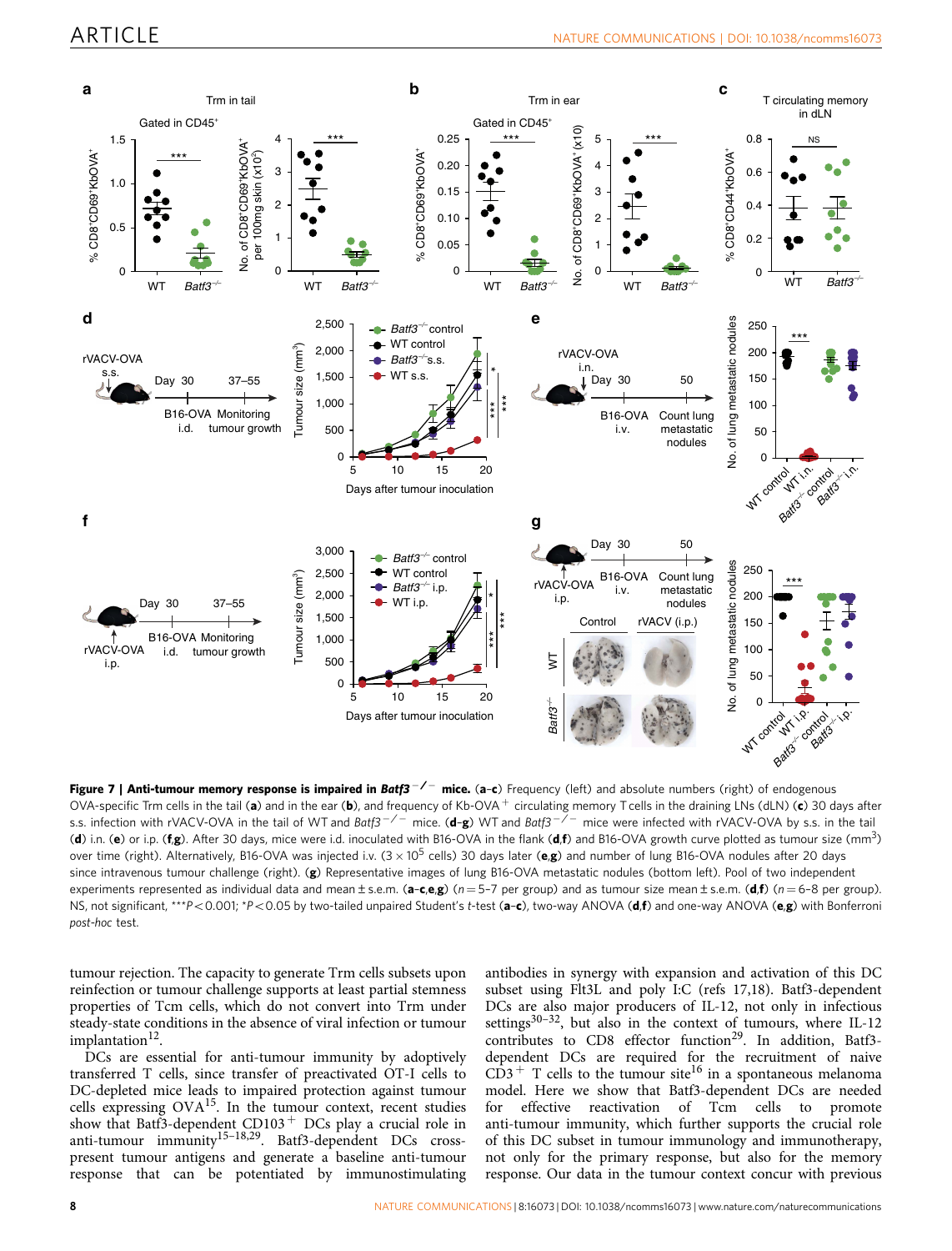<span id="page-8-0"></span>

Figure 8 | Reactivation of anti-tumour Tcm cells is mediated by Batf3-dependent DCs. (a) For Tcm cell generation, WT and/or Batf3<sup>-/-</sup> mice were transferred with OT-I CD45.1<sup>+</sup> T cells 1 day before i.d. infection with rVACV-OVA in the ear. After 30 days, OT-I CD45.1<sup>+</sup> Tcm cells from donor mice were sorted and transferred to WT and/or Batf3<sup>-/-</sup> recipient mice. One day after transfer, mice were inoculated with B16-OVA cells (i.d.) in the flank. (b-d) B16-OVA growth curve plotted as tumour size (mm<sup>3</sup>) over time in the indicated recipient mice transferred with Tcm cells from the indicated donor mice. Pool of two independent experiments represented as tumour size mean  $\pm$  s.e.m. (b-d) (n = 6-8 per group). NS, not significant, \*\*\*P<0.001;  $*P<0.01$  by two-way ANOVA (b-d) with Bonferroni post-hoc test.

data on the role of Batf3-dependent DCs in reactivation of memory  $CD8<sup>+</sup>$  T-cell recall response upon infection with Listeria monocytogenes, vesicular stomatitis virus or vaccinia virus<sup>33</sup>. We cannot rule out, however, that the role of Batf3dependent DCs in generation of  $Trm^{13}$  $Trm^{13}$  $Trm^{13}$  is also important in the context of tumours or that additional DC subsets may activate  $T$ rm $^{34}$ .

Our results suggest that CD8-mediated anti-tumour immunity arises from the interplay between resident and circulating memory  $CD8<sup>+</sup>$  T cells. Circulating memory cells show enough plasticity to generate Trm cells upon tumour challenge and they both express PD-1, similarly to  $CD103<sup>+</sup>$  T cells infiltrating highgrade serous epithelial ovarian cancer<sup>35</sup>. Thus, anti-PD-1 therapy synergizes with transfer of Tcm cells for improved anti-tumour immunity, increasing the infiltration of Trm-like cells expressing PD-1 within the tumour. These results concur with previous data showing that anti-PD-1 expands intratumoural memory T cells in patients<sup>36</sup>. Within samples of melanoma, immune checkpoints are particularly enriched within T cells with phenotype and genomic features of Trm cells, suggesting that the Trm subset of TILs may be the major target of immune checkpoint blockade<sup>37</sup>. Moreover, other immunostimulatory antibodies, such as anti-CD137, could also enhance the resident memory response<sup>38</sup>. In conclusion, our results support the notion that anti-tumour vaccination strategies should aim at the generation of both circulating and resident memory  $CD8^+$  T-cell subsets<sup>22,23,39</sup> which could synergize with checkpoint antibody therapy for improved cancer immunotherapy.

#### Methods

Mice. Mice were bred and housed at the CNIC animal facility in specific pathogenfree conditions. Batf $3^{-/-}$  mice on the C57BL/6 background were kindly provided by Dr K.M. Murphy (Washington University, St Louis, MO, USA)<sup>14</sup>. OT-I transgenic mice (C57BL/6-Tg (TcraTcrb)1100Mjb/J) were mated with B6-SJL (Ptprca Pepcb/BoyJ) mice expressing the CD45.1 allele, both from The Jackson Laboratory (Bar Harbor, ME, USA). We used 7- to 10-week-old animals (males or females) for all experiments. Experiments were repeated 2–3 times to reach statistical significance. No blinding or randomization strategy was used and no animal was excluded from analysis. The local ethics committee approved all animal studies. All animal procedures conformed to EU Directive 2010/63EU and Recommendation 2007/526/EC regarding the protection of animals used for experimental and other scientific purposes, enforced in Spanish law under Real Decreto 1201/2005. Mice were allocated randomly in the different experimental procedures.

Viral infection and tumour challenge. Recombinant vaccinia virus expressing full-length ovalbumin (OVA) protein (rVACV-OVA) was a gift from J.W. Yewdell and J.R. Bennink (NIH, Bethesda, MD, USA) and was kindly provided by M. del Val (CBMSO, Madrid, Spain). Growth of viral stocks and titration was performed<br>as described in CV1 cells<sup>[40](#page-10-0)</sup>. Mice were infected with rVACV-OVA by the following routes: s.s. at the base of the tail  $(1-2 \times 10^6 \text{ p.f.u.})$  or in the back  $(10^6 \text{ p.f.u.})$ , i.d. in the ear pinnae  $(5 \times 10^4 \text{ or } 10^6 \text{ p.f.u.})$ , i.n.  $(\frac{5}{10} \times 10^4 \text{ p.f.u.})$  or i.p.  $(5 \times 10^4 \text{ or } 10^6 \text{ p.f.u.})$  $1-2 \times 10^6$  p.f.u.). T cells were considered memory cells 30 d.p.i ([ref. 12\)](#page-9-0). Mice were inoculated with the OVA-expressing B16 melanoma cell line (B16-OVA)<sup>[17](#page-9-0)</sup> i.d. in the flank (10<sup>6</sup> cells) or OVA-expressing MC38 tumour cell line (MC38-OVA)<sup>[17](#page-9-0)</sup> s.c. in the flank ( $2 \times 10^6$  cells), and tumour growth was monitored for 20–30 days. Tumour volumes were calculated using the following formula:  $V = D \times d^2/2$ , where V is volume  $(mm<sup>3</sup>)$ , D is larger diameter (mm) and d is smaller diameter (mm). Alternatively, mice were injected i.v. with B16-OVA ( $3 \times 10^5$  cells) and killed 20 days later. Lungs were fixed in Fekete's solution and tumours were counted. FTY720 (Cayman Chemical) was administered i.p. at a dose of 2.5 mg kg<sup>-1</sup> in aqueous solution every 4 days. All cell lines used were tested for mycoplasma routinely.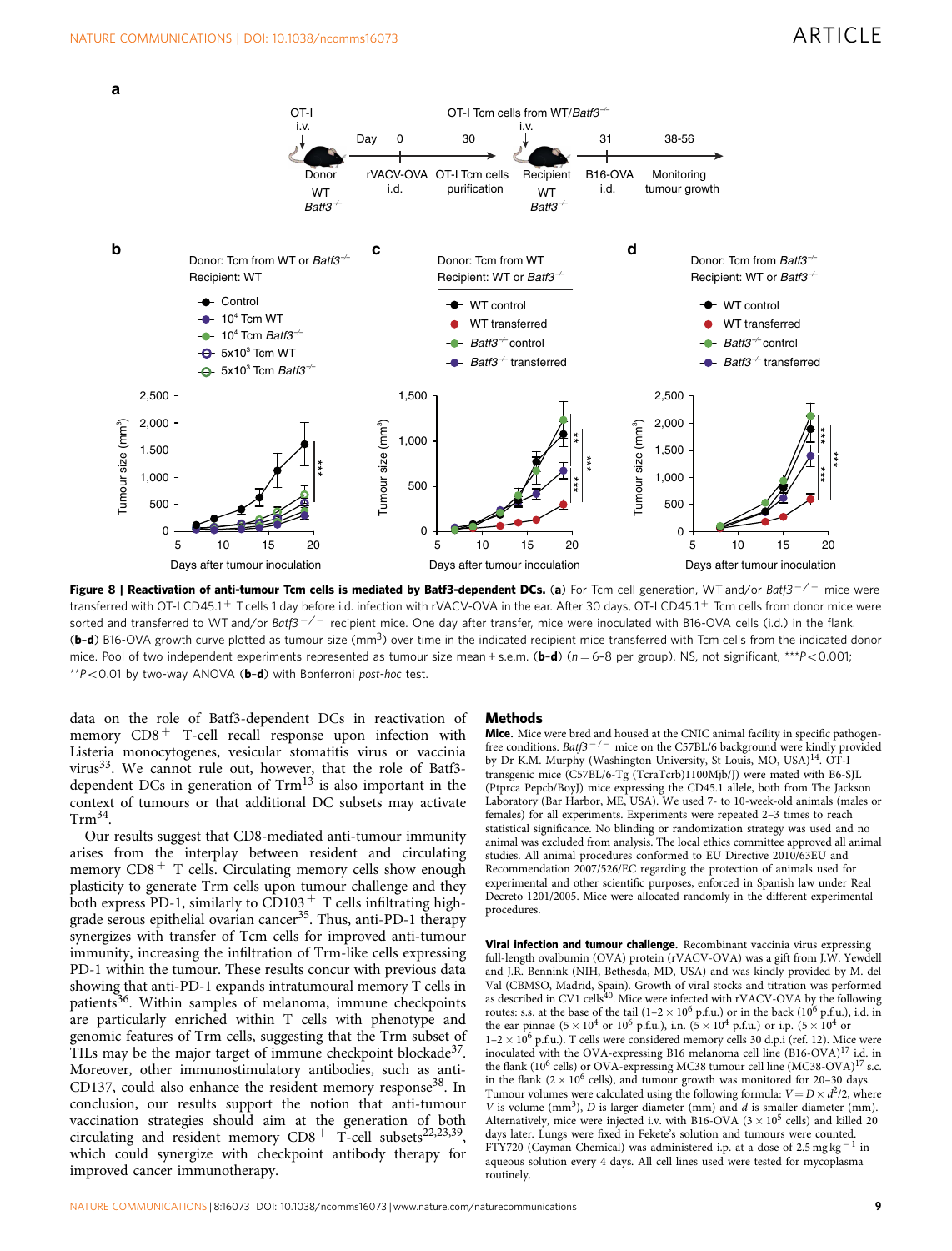<span id="page-9-0"></span>Generation and analysis of OT-I Tcm and Trm cells. To generate OT-I Tcm cells, mice were transferred i.v. with  $1-3 \times 10^5$  naive OT-I cells 1 day before i.d. ear infection with rVACV-OVA ( $5 \times 10^4$  p.f.u.). Tcm cells were FACS-sorted (Sy3200, Sony) from spleens and draining LNs  $30$  d.p.i. Mice were transferred with  $10^4$  naive OT-I or  $1-2 \times 10^4$  OT-I Tcm cells 1 day before virus challenge, with  $2 \times 10^4$  OT-I Tcm cells 1 day before B16-OVA inoculation and  $3 \times 10^3$  or  $2 \times 10^4$  OT-I Tcm cells 1 day before MC38-OVA inoculation. For virus challenge, mice were infected with rVACV-OVA ( $5 \times 10^4$  p.f.u.) i.d. in the ear, and the memory response was analysed at 30 days or 60 d.p.i. Tumour inoculation (B16-OVA cells, i.d.; MC38- OVA cells, s.c.) was performed as indicated above. For analysis of tumour-infiltrating lymphocytes, mice were killed 20–23 days after tumour inoculation. For analysis of skin-infiltrating lymphocytes, mice were killed 20 or 45 days after tumour inoculation. For anti-PD-1 antibody treatment, mice were transferred with  $1-2 \times 10^4$  OT-I Tcm cells when the tumour reached 100–150 mm<sup>2</sup> (day 7, for B16-OVA; day 15–18, for MC38-OVA), and inoculated i.p. the same day of the Tcm transfer and 3 days later, with 100 µg of anti-PD-1 antibody (RMP1-14, BioXcell). For FACS analysis mice were killed at day 7 after Tcm transference.

**Parabiosis.** Parabiosis was performed as described<sup>12</sup>. For tumour inoculation, wild-type (WT) mice were infected with rVACV-OVA (10<sup>6</sup> p.f.u.) by s.s. in the tail and in the back and i.d. in the ear 30 days before surgical joining with naive mouse to create parabionts. After 30 days, mice were separated and kept for recovery after surgery for 30 days. Finally, both parabiont mice were i.d. challenged with B16- OVA cells as indicated. To analyse the migratory capacity of Trm cells that derive from Tcm cells, WT mice were transferred with  $2 \times 10^4$  OT-I Tcm cells i.v. one day before i.d. infection with rVACV-OVA ( $5 \times 10^4$  p.f.u.) in the ear. After 30 days, infected mice were joined with naive mice and kept in parabiosis for 30 days. Finally, ears and spleens of both parabionts were analysed by FACS.

Flow cytometry. Allophycocyanin-labelled dextramers specific for OVA H-2Kb (257-SIINFEKL-264) were purchased from Immudex (Copenhagen, Denmark). Samples for flow cytometry were stained with the appropriate antibody cocktails in ice-cold PBS supplemented with 2 mM EDTA and 1% FBS. Anti-mouse CD45 (clone 30F11), CD8a (clone 53-6.7), CD103 (clone 2E7), CD44 (clone IM7), CD45.1 (clone A20) and CD45.2 (clone 104) antibodies were obtained from eBioscience. Anti-mouse CD62L (clone MEL-14) and CD69 (clone H1.2F3) antibodies were obtained from BD Biosciences. Anti-mouse CD279 (PD-1, clone 29F.1A12) was obtained from Biolegend. Events were acquired using an LSRFortessa SORP (Becton Dickinson) flow cytometer or Spectral Cell Analyzer SP6800 (Sony) and data were analysed using FlowJo V10 software (Tree Star).

Statistical analysis. Statistical analysis was performed using Prism v6 (GraphPad Software Inc., La Jolla, CA, USA). We estimated a priori that minimal informative differences are 1 SD, and estimated sample sizes using software 'Gpower 1.3', taking into account the following considerations. (a) The differences to be detected, 1 SD comparing each group of mice. Ratio (effect size) differs to detect/SD = 1. (b) Taking into account the above data, the number of animals in total for a contrast t-test of mean differences between two independent groups with two tails is 17. Power  $= 0.8$  and significance level  $= 0.05$ . Variance equality among groups was determined using F-test. Statistical significance for comparison between two groups of samples showing a normal distribution (Shapiro–Wilk test for normality) was determined using the unpaired two-tailed Student's t-test. For comparison between two groups with a no normal distribution, two-tailed Mann–Whitney nonparametric test was used. For comparison of more than two groups, one-way or twoway ANOVA with Bonferroni post-hoc test was used. For [Fig. 3c](#page-3-0), Cox mixed model was applied when comparing tumour incidence of two groups, keeping the information about the experimental groups. We used the coxme function of the R package with the same name, to the cohort between day 0 and day 17, where two parabiont groups reach 50% of incidence. A  $P$  value  $<$  0.05 was considered significant.

Data availability. The authors declare that the data supporting the findings of this study are available within the article and its Supplementary Information files, or available from the authors on request.

#### References

- 1. Gebhardt, T. et al. Memory T cells in nonlymphoid tissue that provide enhanced local immunity during infection with herpes simplex virus. Nat. Immunol. 10, 524–530 (2009).
- 2. Gebhardt, T. et al. Different patterns of peripheral migration by memory  $CD4^+$  and  $CD8^+$  T cells. Nature 477, 216-219 (2011).
- 3. Mueller, S. N., Gebhardt, T., Carbone, F. R. & Heath, W. R. Memory T cell subsets, migration patterns, and tissue residence. Annu. Rev. Immunol. 31, 137–161 (2013).
- 4. Farber, D. L., Yudanin, N. A. & Restifo, N. P. Human memory T cells: generation, compartmentalization and homeostasis. Nat. Rev. Immunol. 14, 24–35 (2014).
- 5. Park, C. O. & Kupper, T. S. The emerging role of resident memory T cells in protective immunity and inflammatory disease. Nat. Med. 21, 688-697 (2015).
- 6. Mueller, S. N. & Mackay, L. K. Tissue-resident memory T cells: local specialists in immune defence. Nat. Rev. Immunol. 16, 79–89 (2016).
- Steinert, E. M. et al. Quantifying memory CD8 T cells reveals regionalization of immunosurveillance. Cell 161, 737–749 (2015).
- Wakim, L. M., Woodward-Davis, A. & Bevan, M. J. Memory T cells persisting within the brain after local infection show functional adaptations to their tissue of residence. Proc. Natl Acad. Sci. USA 107, 17872–17879 (2010).
- 9. Ariotti, S. et al. T cell memory. Skin-resident memory  $CDS(+)$  T cells trigger a state of tissue-wide pathogen alert. Science 346, 101-105 (2014).
- 10. Schenkel, J. M. et al. T cell memory. Resident memory CD8 T cells trigger protective innate and adaptive immune responses. Science 346, 98–101 (2014).
- 11. Clark, R. A. Resident memory T cells in human health and disease. Sci. Transl. Med. 7, 269rv1 (2015).
- 12. Jiang, X. et al. Skin infection generates non-migratory memory  $CD8^+$  T(RM) cells providing global skin immunity. Nature 483, 227–231 (2012).
- 13. Iborra, S. et al. Optimal generation of tissue-resident but not circulating memory T cells during viral infection requires crosspriming by  $DNGR-1$ <sup>+</sup> dendritic cells. Immunity 45, 847–860 (2016).
- 14. Hildner, K. et al. Batf3 deficiency reveals a critical role for CD8alpha<sup>+</sup> dendritic cells in cytotoxic T cell immunity. Science 322, 1097–1100 (2008).
- 15. Broz, M. L. et al. Dissecting the tumor myeloid compartment reveals rare activating antigen-presenting cells critical for T cell immunity. Cancer Cell 26, 638–652 (2014).
- 16. Spranger, S., Bao, R. & Gajewski, T. F. Melanoma-intrinsic beta-catenin signalling prevents anti-tumour immunity. Nature 523, 231–235 (2015).
- 17. Sanchez-Paulete, A. R. et al. Cancer immunotherapy with immunomodulatory anti-CD137 and anti-PD-1 monoclonal antibodies requires BATF3-dependent dendritic cells. Cancer Discov. 6, 71-79 (2016).
- 18. Salmon, H. et al. Expansion and activation of  $CD103(+)$  dendritic cell progenitors at the tumor site enhances tumor responses to therapeutic PD-L1 and BRAF inhibition. Immunity 44, 924–938 (2016).
- 19. Djenidi, F. et al.  $CD8 + CD103 +$  tumor-infiltrating lymphocytes are tumorspecific tissue-resident memory T cells and a prognostic factor for survival in lung cancer patients. J. Immunol. 194, 3475–3486 (2015).
- 20. Koh, J. et al. Prognostic implications of intratumoral  $CD103$ <sup>+</sup> tumorinfiltrating lymphocytes in pulmonary squamous cell carcinoma. Oncotarget 8, 13762–13769 (2017).
- 21. Webb, J. R., Milne, K., Watson, P., Deleeuw, R. J. & Nelson, B. H. Tumorinfiltrating lymphocytes expressing the tissue resident memory marker CD103 are associated with increased survival in high-grade serous ovarian cancer. Clin. Cancer Res. 20, 434–444 (2014).
- 22. Sun, Y. Y. et al. Local HPV recombinant vaccinia boost following priming with an HPV DNA vaccine enhances local HPV-specific  $CD8$ <sup>+</sup> T-cell-mediated tumor control in the genital tract. Clin. Cancer Res. 22, 657–669 (2016).
- 23. Nizard, M., Roussel, H. & Tartour, E. Resident memory T cells as surrogate markers of the efficacy of cancer vaccines. Clin. Cancer Res. 22, 530-532 (2016).
- 24. Khan, T. N., Mooster, J. L., Kilgore, A. M., Osborn, J. F. & Nolz, J. C. Local antigen in nonlymphoid tissue promotes resident memory  $CD8 + T$  cell formation during viral infection. J. Exp. Med. 213, 951–966 (2016).
- 25. Klebanoff, C. A. et al. Central memory self/tumor-reactive CD8  $^+$  T cells confer superior antitumor immunity compared with effector memory T cells. Proc. Natl Acad. Sci. USA 102, 9571–9576 (2005).
- 26. Gaide, O. et al. Common clonal origin of central and resident memory T cells following skin immunization. Nat. Med. 21, 647–653 (2015).
- 27. Schenkel, J. M., Fraser, K. A., Vezys, V. & Masopust, D. Sensing and alarm function of resident memory  $CD8(+)$  T cells. Nat. Immunol. 14, 509-513 (2013).
- 28. Mackay, L. K. et al. T-box transcription factors combine with the cytokines TGF-beta and IL-15 to control tissue-resident memory T cell fate. Immunity 43, 1101–1111 (2015).
- 29. Ruffell, B. et al. Macrophage IL-10 blocks  $\text{CD}8\text{+}$  T cell-dependent responses to chemotherapy by suppressing IL-12 expression in intratumoral dendritic cells. Cancer Cell 26, 623–637 (2014).
- 30. Mashayekhi, M. et al.  $CD8\alpha$ (+) dendritic cells are the critical source of interleukin-12 that controls acute infection by toxoplasma gondii tachyzoites. Immunity 35, 249–259 (2011).
- 31. Martinez-Lopez, M., Iborra, S., Conde-Garrosa, R. & Sancho, D. Batf3 dependent  $CD103$ <sup>+</sup> dendritic cells are major producers of IL-12 that drive local Th1 immunity against Leishmania major infection in mice. Eur. J. Immunol. 45, 119–129 (2015).
- 32. Everts, B. et al. Migratory  $CD103<sup>+</sup>$  dendritic cells suppress helminth-driven type 2 immunity through constitutive expression of IL-12. J. Exp. Med. 213, 35–51 (2016).
- 33. Alexandre, Y. O. et al.  $XCR1$ <sup>+</sup> dendritic cells promote memory  $CD8$ <sup>+</sup> T cell recall upon secondary infections with Listeria monocytogenes or certain viruses. J. Exp. Med. 213, 75–92 (2016).